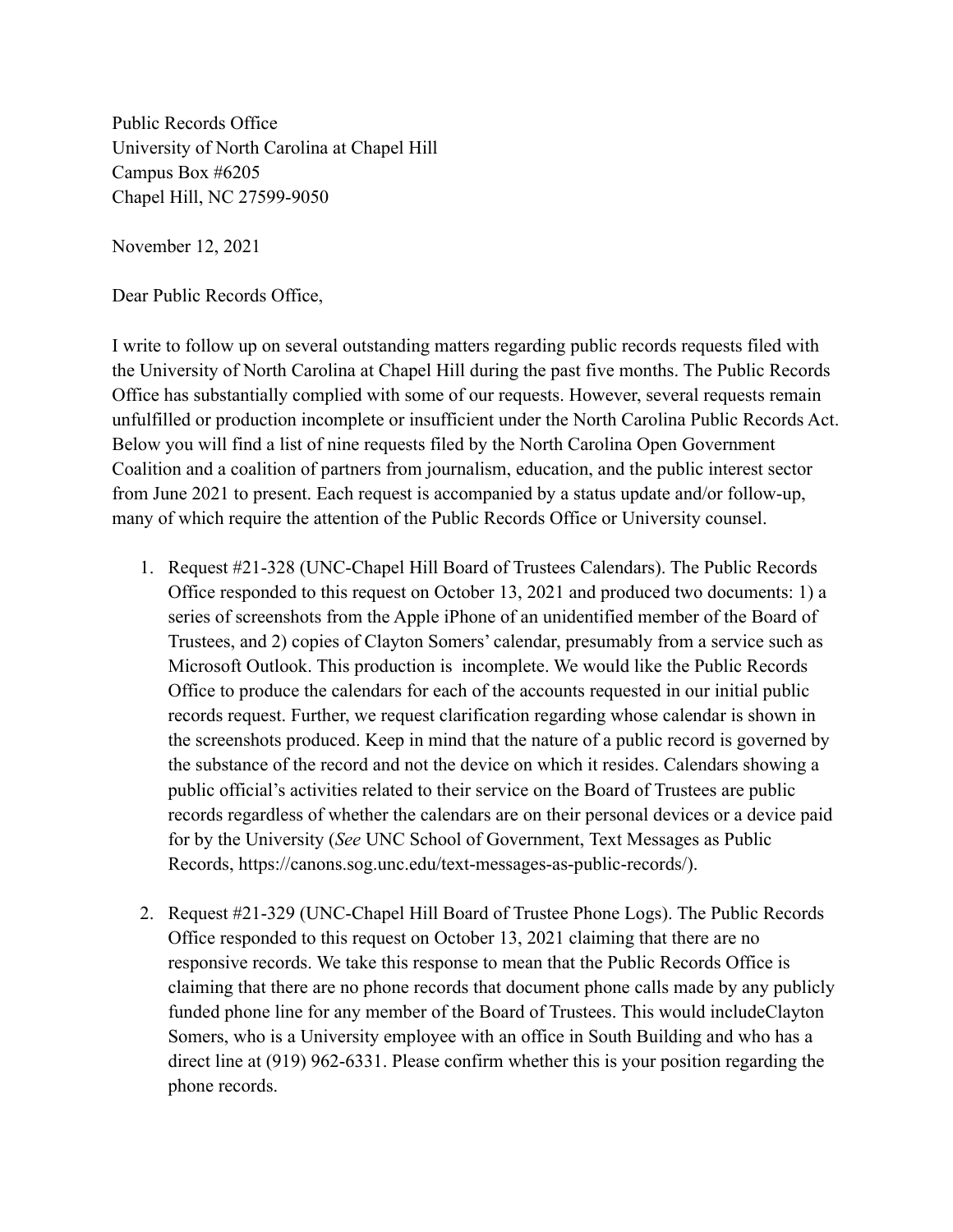- 3. Request #21-330 (UNC Agreements With NextRequest). The Public Records Office produce three purchase orders covering years 2017-2021. The Public Records Office did not produce any other contracts or related documents and did not produce any training materials related to UNC's procurement of the NextRequest platform. Please confirm your position that UNC is not in possession or control of any training materials related to its initial purchase order in November 2016 and its training session provided by NextRequest.
- 4. Request #21-332 (UNC-Chapel Hill Instructions for Submitting Requests to Name Facilities and Units). This request was completed and documents produced on July 8, 2021.
- 5. Request #21-333 (Request for Responsive Documents to Prior Requests). This request was completed and documents produced on August 2, 2021.
- 6. Request #21-334 (Logs of UNC-Chapel Hill Public Records Requests). No documents were produced in response to this request. Our understanding of your position is that the Public Records Office maintains that all requests are processed through NextRequest and that there are no responsive records related to this request except those that you assert the Public Records Office would have to create or compile. We are asking for a copy of the underlying database upon which the NextRequest platform rests, which is a public record under N.C.G.S. 132-6.1. This does not necessitate the creation or compilation of a record. It merely necessitates the Public Records Office copying the database or making it open to public inspection as required by the Public Records Act. If you deny this request, please state so explicitly.
- 7. Request #21-335 (Hussman Gift and Pledge Payment Agreements). The Public Records Office has failed to respond to a substantive question regarding the basis of the denial of this request. Despite repeated request for clarification, the Public Records Office has responded that "there are no University records subject to disclosure under the North Carolina Public Records Act." We sent a response on August 13, 2021 asking for the basis for your denial. The University continues to maintain that the records are not subject to disclosure, but will not cite a reason as required by the Public Records Act. Please cite some statute, case law or other substantive legal argument that permits the University to withhold these documents from production under a public records request. The public deserves to understand the University's basis for its denial of these records.
- 8. Request #21-336 (Emails Between UNC Employees and UNC Public Records Office). This request was completed and documents produced on August 2, 2021.